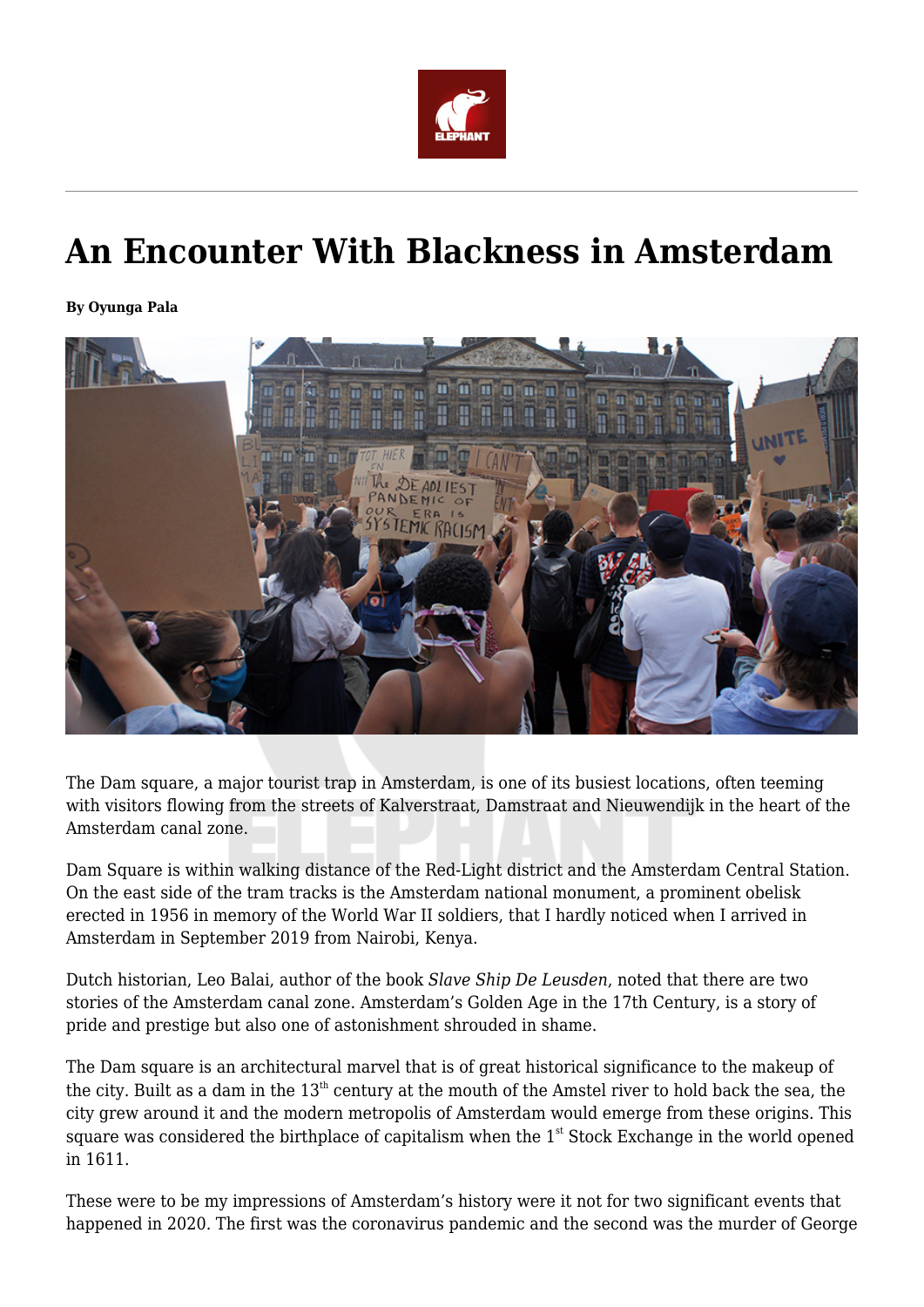Floyd. The Dam square morphed into an intriguing site of conflated memories, depending on who you asked.

At the height of the coronavirus health restrictions in early June, I broke protocol to join a massive crowd that filled every inch of the square in solidarity with the BLM protests in America following the lynching of George Floyd in Minneapolis. Despite stringent public gathering restrictions, residents of Amsterdam showed up in full force. The gathering was in violation of the 1.5m distance rule and despite the pragmatic Dutch sense, it was impossible to observe the social distancing demanded by the organisers.

The protest, galvanised by a collective of anti-racism activists in Netherlands, attracted a multicultural crowd. Young Dutch nationals of all extractions gathered to listen to fiery speeches from a group of select speakers, the most prominent being the organisers of the KOZP (Kick Out Zwarte Piet, *Black Pete*) campaign in the Netherlands. All of the speakers were black. Activist after activist, reiterated the same message, Black Lives Matter in America and in the Netherlands too. An African American man who had lived in Amsterdam for 27 years, said this kind of black agency was unprecedented in the Netherlands.

Out of the many stories of the black experience in this country, it is the story by Jennifer Tosch, a Dutch cultural historian and the founder of the Black Heritage Amsterdam Tour, that enlightened me the most, being one of the few English speakers. I did not know that slavery was a central part of Amsterdam's legacy. The city hall that overlooks the Dam square was built in 1648 and became the home of the Society of Suriname, established in 1683, when the city of Amsterdam became a share holder in the colony of Suriname.

A month earlier, another unprecedented event occurred in this same square. On the  $4<sup>th</sup>$  of May, the king of Netherlands, Willem-Alexander, walked into an empty Dam square, to lay a wreath. (The  $4^{\rm th}$  of May is a day of remembrance of fallen war heroes in the second World War.)

King Willem-Alexander asked for an apology pointing out that the profiling of the Jews started with a sign in the famous Vondelpark that said 'No Jews Allowed Here'.

My Afro Dutch friends pointedly maintain that the black people of the Netherlands are still waiting for their apology. Presently many Dutch people like to say they do not see race and express great pride for being a society that espouses high social principles.

As an African categorised as a black person, it is easy to recognise racial undertones in a series of cultural mannerisms that define relations with non-white Dutch citizens. Perhaps none more jarring than the Dutch cultural phenomenon of Zwarte Piet, the helper of Sinterklaas, where white people traditionally appear in black face being the highlight of the festivities. This tradition is so deeply embedded in the Dutch cultural psyche that I have met several Afro Dutch citizens who grew up loving Zwarte Piet as a benign folk festival character, being none the wiser to the racial stereotypes it reinforced. In 2020, Prime Minister Mark Rutte stated that the government had no role in banning Zwarte Piet, which was described as a folk tradition, even as he empathised with the sentiments of those opposed to it.

As an African from Kenya, examining the demographics of the city, one can recognise institutional racism, based on where the black immigrants stay and how they slot into society as labour, basically essential workers on the lower tier. Europe's black presence is tolerated as long as black people do not challenge the established status quo or as James Baldwin famously put it, "As long as you are good".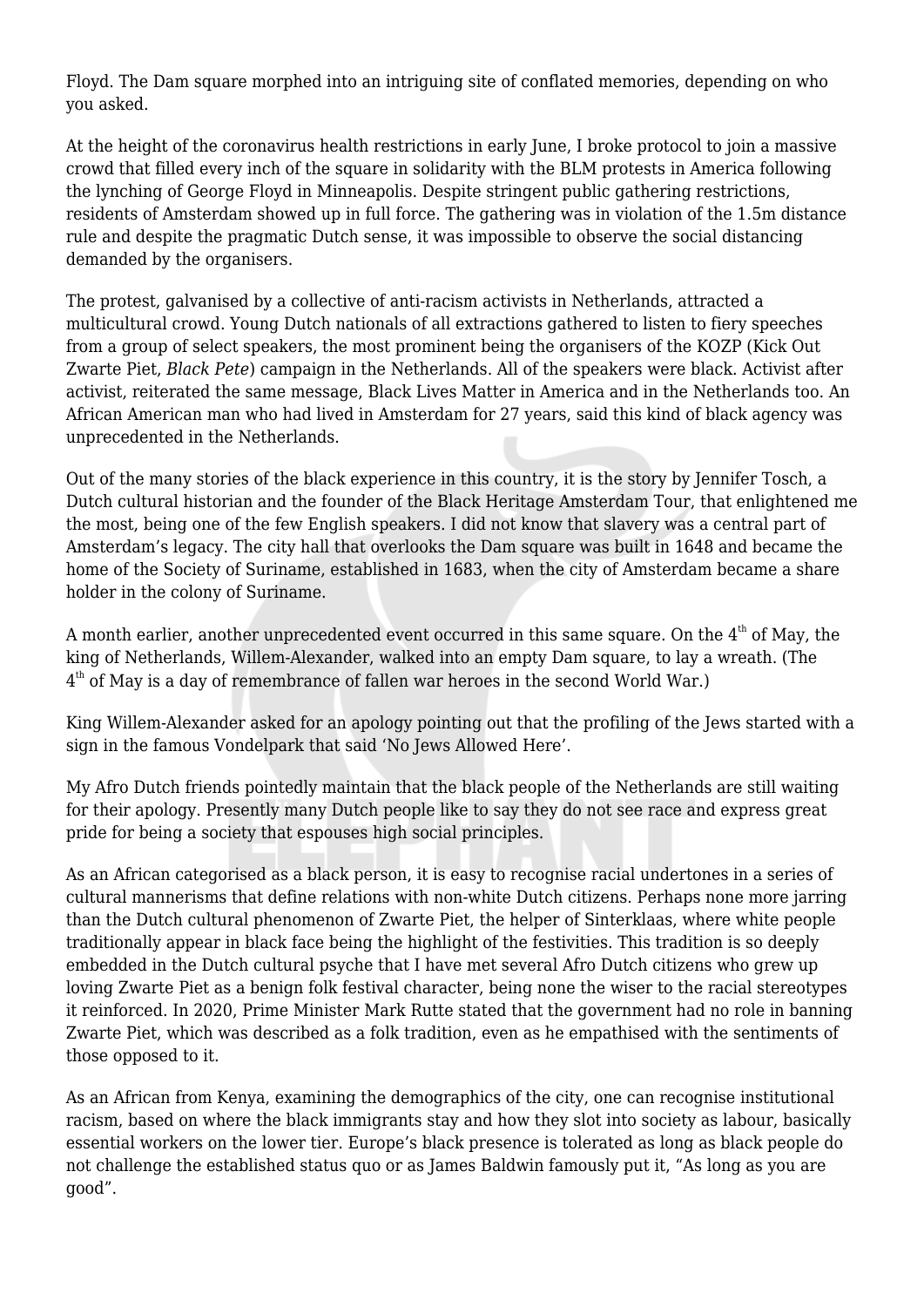Observing the largest gathering of black people I had ever seen in Amsterdam, I realised, their pain was familiar, yet we knew so little of each other, separated not just by geography and language but also a suppression of our stories.

In Africa, we identify with ancestry and nationality and typically develop race consciousness when we travel abroad and discover we are 'black'. In the Netherlands, I was confronted with the politics of color and belonging. In my regular commute, I often ask black Uber drivers, if they are Dutch. Typically, the reply would be: "I am born and raised in Netherlands but my parents are from Morocco (Suriname, Aruba, Curacao or Ghana)".

One generally identifies with where one truly belongs, all others just become labels, necessary for navigation in an unequal world. I see a generation of young Dutch who hail from immigrant backgrounds, grappling with nationalism of the country they were born. Where the notion of belonging is beholden to whiteness as the singular representative of authentic Dutch nationality.

In July, one month later, I returned to the Dam square, this time as a participant in a tour organised by Jennifer Tosch. She organises tours presenting the reality of Black experience in Amsterdam hiding in plain sight, in the built architecture as a testament to a memory from another time, a past hauntingly never really vacating the city.

It is fascinating to discover that just a little above eye level are symbols to the city's past held in time. The tour starts at the Obelisk in Dam square where Jennifer points out that black contribution to the struggle against Nazi-occupation is notably minimised. The history of the Dam square is a tale of two peoples, one held glorious in time and another forgotten and erased.

Jennifer's tours are borne out of her search for belonging, as a child of Surinamese parents who immigrated to America, and a desire to reconnect with her Dutch heritage. She was soon to discover that memories accorded to Black people of the Netherlands are sparse and only recently getting mainstreamed.

The tour involves an interrogation of Amsterdam's architecture from the Golden Age and how the city remembers its black presence revealing how racial superiority can be built into architecture. Coming from Kenya, where colonial records were expunged and burnt, Amsterdam's slavery heritage seems treasured as valued memory, representing an age of prosperity.

As Jennifer poses, what does one do with this knowledge? What does one do when one becomes aware of what these symbols mean and represent? In Dutch schools, like in Kenyan schools, the critical colonial history is scantly taught. It is more the reason why we need new stories to help us bridge these gaps in knowledge.

The aim of a story is to give root to cultural foundations but stories have to be true even when they are painful to recollect. Institutionalised racist systems are still a challenge given the various ways they manifest around the globe.

Our duty should be to challenge stories that have been weaponised against people of colour. The goal of solidarity is enhanced by access to stories that open up avenues for cross cultural perspectives on shared histories. As novelist Arundhati Roy noted, "There's really no such thing as the 'voiceless'. There are only the deliberately silenced or the preferably the unheard".

The Black Heritage tour ends at Rokin street, a few metres from the Dam square. Here we are confronted with the tableau of a black figure on the gable of a city house facing the street. Jennifer tells us that it is the figure of a black moor owned by Bartholemeus Moor, who was a slave trader and original owner of the property. This is about all the information she has managed to gather on